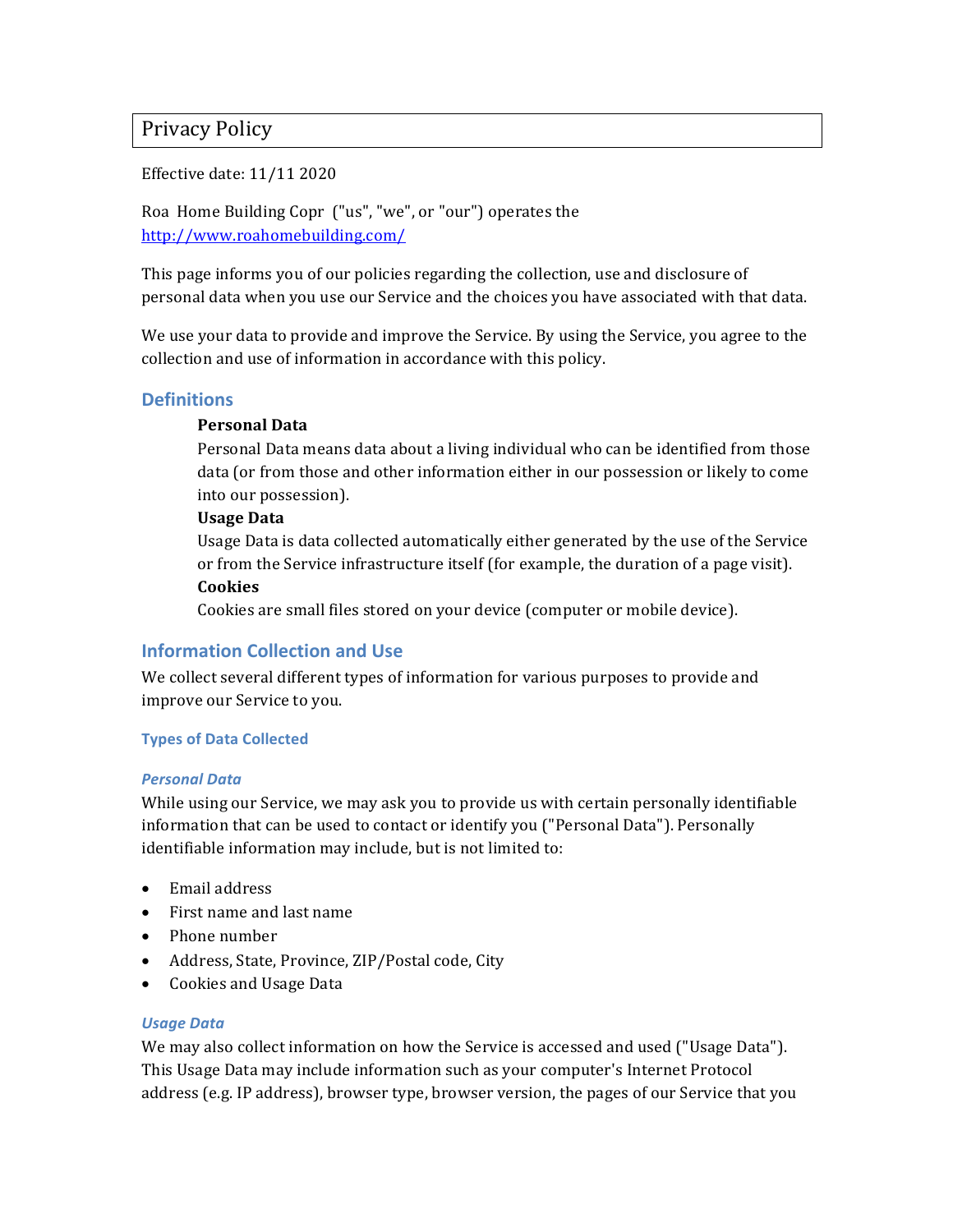visit, the time and date of your visit, the time spent on those pages, unique device identifiers and other diagnostic data.

### *Tracking Cookies Data*

We use cookies and similar tracking technologies to track the activity on our Service and we hold certain information.

Cookies are files with a small amount of data which may include an anonymous unique identifier. Cookies are sent to your browser from a website and stored on your device. Other tracking technologies are also used such as beacons, tags and scripts to collect and track information and to improve and analyse our Service.

You can instruct your browser to refuse all cookies or to indicate when a cookie is being sent. However, if you do not accept cookies, you may not be able to use some portions of our Service.

Examples of Cookies we use:

- Session Cookies. We use Session Cookies to operate our Service.
- **Preference Cookies.** We use Preference Cookies to remember your preferences and various settings.
- **Security Cookies.** We use Security Cookies for security purposes.

### **Use of Data**

http://www.roahomebuilding.com/ uses the collected data for various purposes:

- To provide and maintain our Service
- To notify you about changes to our Service
- To provide customer support
- To gather analysis or valuable information so that we can improve our Service
- To monitor the usage of our Service
- To detect, prevent and address technical issues

Your consent to this Privacy Policy followed by your submission of such information represents your agreement to that transfer.

http://www.roahomebuilding.com/ will take all the steps reasonably necessary to ensure that your data is treated securely and in accordance with this Privacy Policy and no transfer of your Personal Data will take place to an organisation or a country unless there are adequate controls in place including the security of your data and other personal information.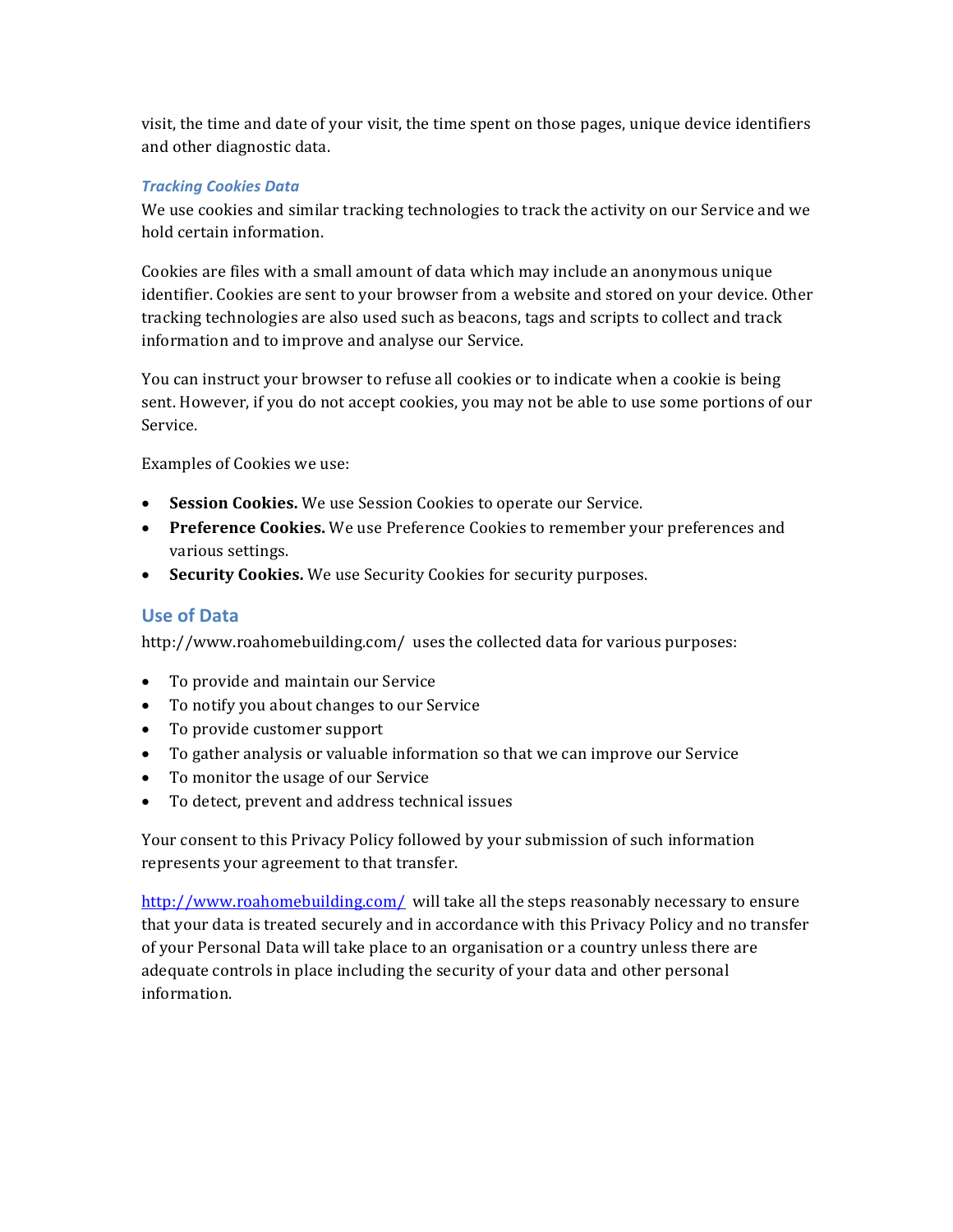# **Disclosure of Data**

### **Legal Requirements**

http://www.roahomebuilding.com/ may disclose your Personal Data in the good faith belief that such action is necessary to:

- To comply with a legal obligation
- To protect and defend the rights or property of http://www.roahomebuilding.com/
- To prevent or investigate possible wrongdoing in connection with the Service
- To protect the personal safety of users of the Service or the public
- To protect against legal liability

# **Security of Data**

The security of your data is important to us but remember that no method of transmission over the Internet or method of electronic storage is 100% secure. While we strive to use commercially acceptable means to protect your Personal Data, we cannot guarantee its absolute security.

## **Service Providers**

We may employ third party companies and individuals to facilitate our Service ("Service Providers"), provide the Service on our behalf, perform Service-related services or assist us in analysing how our Service is used.

These third parties have access to your Personal Data only to perform these tasks on our behalf and are obligated not to disclose or use it for any other purpose.

## **Analytics**

We may use third-party Service Providers to monitor and analyse the use of our Service.

## **Unity Analytics**

Unity Analytics is provided by Unity Technologies. For more information on what type of information Unity Analytics collects, please visit their Privacy Policy page: https://unity3d.com/es/legal/privacy-policy

# **Links to Other Sites**

Our Service may contain links to other sites that are not operated by us. If you click a third party link, you will be directed to that third party's site. We strongly advise you to review the Privacy Policy of every site you visit.

We have no control over and assume no responsibility for the content, privacy policies or practices of any third party sites or services.

# **Children's Privacy**

Our Service does not address anyone under the age of 18 ("Children").